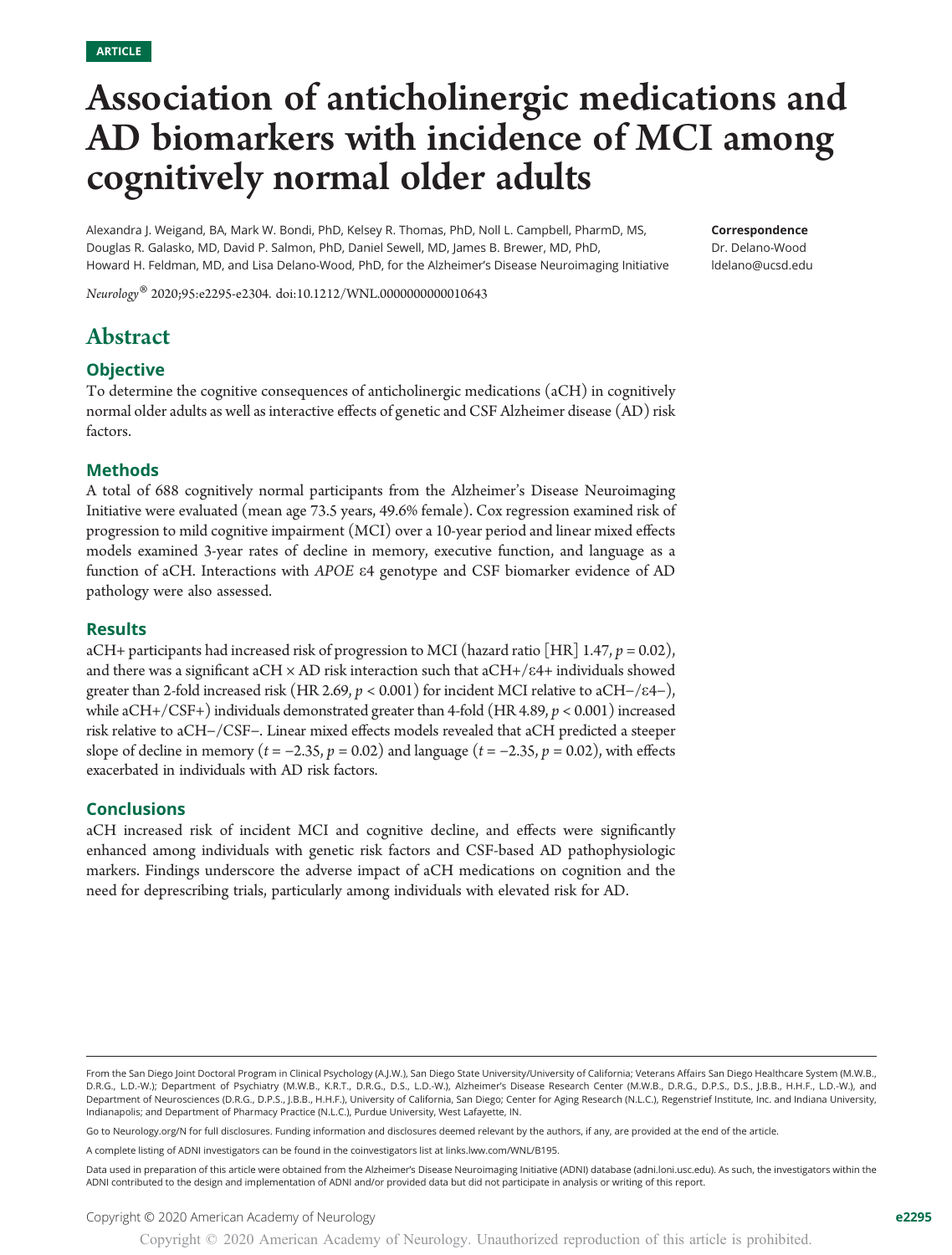# **Glossary**

 $A\beta = \beta$ -amyloid; ACB = Anticholinergic Cognitive Burden; aCH = anticholinergic medications; AD = Alzheimer disease;  $\bf ADNI$  = Alzheimer's Disease Neuroimaging Initiative;  $\bf CI$  = confidence interval;  $\bf D$  = daily dosage for a given drug;  $\bf GDS$  = Geriatric Depression Scale;  $HR =$  hazard ratio;  $LLR =$  log-likelihood ratio;  $MED =$  minimally efficacious dosage;  $NBM =$ nucleus basalis of Meynert; p-tau = phosphorylated tau.

As public concern grows over the increasing prevalence of Alzheimer disease (AD) and the paucity of reliable treatments, studies emphasizing modifiable risk factors that may accelerate cognitive impairment in older adults are of high importance.<sup>1</sup> Use of anticholinergic medications (aCH) may represent one such risk factor, $2$  yet the longitudinal cognitive changes associated with aCH are often underappreciated, especially in cognitively unimpaired older adults.<sup>3,4</sup> Exploring the potential risks of aCH in older adults is warranted given animal studies demonstrating that cholinergic deprivation promotes pathologic plaque and tangle formation and neurodegeneration in AD-vulnerable brain regions, as well as accelerated decline in learning and memory.<sup>5,6</sup> These findings highlight the potential for aCH to precipitate cognitive dysfunction through interactions with AD pathology, yet studies of aCH in older adults often assess its influence in isolation rather than in conjunction with other known risk factors.<sup>7,8</sup>

Given that aCH may promote damage to AD-vulnerable brain regions and incipient cognitive impairment, it is critical to enhance our understanding of the mechanisms driving negative cognitive outcomes associated with aCH and determine whether individuals with AD risk factors would benefit most from aCH reduction. Therefore, we conducted a comprehensive longitudinal analysis with sensitive neuropsychological diagnostics to investigate the effect of aCH and its interaction with genetic and CSF AD risk factors on progression to MCI and domain-specific rates of cognitive decline in a well-characterized cohort of cognitively normal participants. We expected that aCH would increase risk of incident MCI and accelerate cognitive decline, with effects exacerbated among those possessing AD risk factors.

# **Methods**

# Standard protocol approvals, registrations, and patient consents

Research was approved by the institutional review boards of participating sites within the Alzheimer's Disease Neuroimaging Initiative (ADNI), and written informed consent was obtained for study participants. Approval for this specific project was obtained from the local institutional review board prior to data analysis.

# Participants

A total of 688 participants from the ADNI with normal cognition at baseline and at least 1 yearly neuropsychological follow-up were included. Participants who reverted from MCI

to normal during follow-up were excluded from survival analyses that assessed conversion from cognitively normal to MCI (n = 98; 37% aCH+, 63% aCH−). Participants came from a well-educated (mean 16.4 years, SD 2.67) and primarily non-Hispanic white (94% White, 97% non-Hispanic) sample.

# Anticholinergic medication use

Data from the ADNI medications log (name of medication, dosage, frequency) were examined to identify aCH at each participant's baseline visit. Any aCH (as self-reported and identified in the Anticholinergic Cognitive Burden scale) within 3 months of baseline was included if records indicated continuous use (i.e., at least once a week for more than 6 months). Notably, use of certain aCH within 4 weeks prior to baseline resulted in exclusion from ADNI, potentially restricting our sample of aCH+ individuals (data available from Dryad, table B1, [doi.org/10.6075/J0BC3WZS\)](https://doi.org/10.6075/J0BC3WZS). The total number of medications taken by each participant was tallied as an indication of overall health and to approximate comorbid medical conditions.<sup>9</sup>

aCH burden was measured using a dichotomous score as well as a novel cumulative burden metric. The dichotomous score indicates presence or absence of aCH identified in the Anticholinergic Cognitive Burden (ACB) Scale.<sup>10</sup> aCH+ participants were also categorized as high aCH+ if they were taking one or more medications with an ACB of 2 or 3, and low aCH+ if they were taking one or more medications with an ACB of 1. The ACB scale was used because it was most reliably associated with adverse cognitive outcomes in a comprehensive meta-analytic comparison of anticholinergic scales.<sup>3,4</sup>

The cumulative aCH burden metric was derived in the following manner for each individual: for each ACB drug, we (1) applied an equation $11$  based on daily dosage relative to the geriatric minimally efficacious dosage<sup>12</sup> for a given drug (see equation 1); (2) multiplied the resulting value by the rank of anticholinergic potential (i.e., 1, 2, or 3) for the drug<sup>10</sup>; and (3) summed the resulting values for each ACB drug taken. The cumulative aCH burden metric uses the following formula (equation 1):  $D/(D + MED)$ , where D is the daily dosage for a given drug and MED is the minimally efficacious dosage for that drug in the geriatric population.<sup>12</sup> Although prior studies have used the MED for the general adult population, we used thresholds specific to the geriatric population given that different metabolic processes in this group may

e2296 Neurology | Volume 95, Number 16 | October 20, 2020 [Neurology.org/N](http://neurology.org/n) Neurology.org/N

Copyright © 2020 American Academy of Neurology. Unauthorized reproduction of this article is prohibited.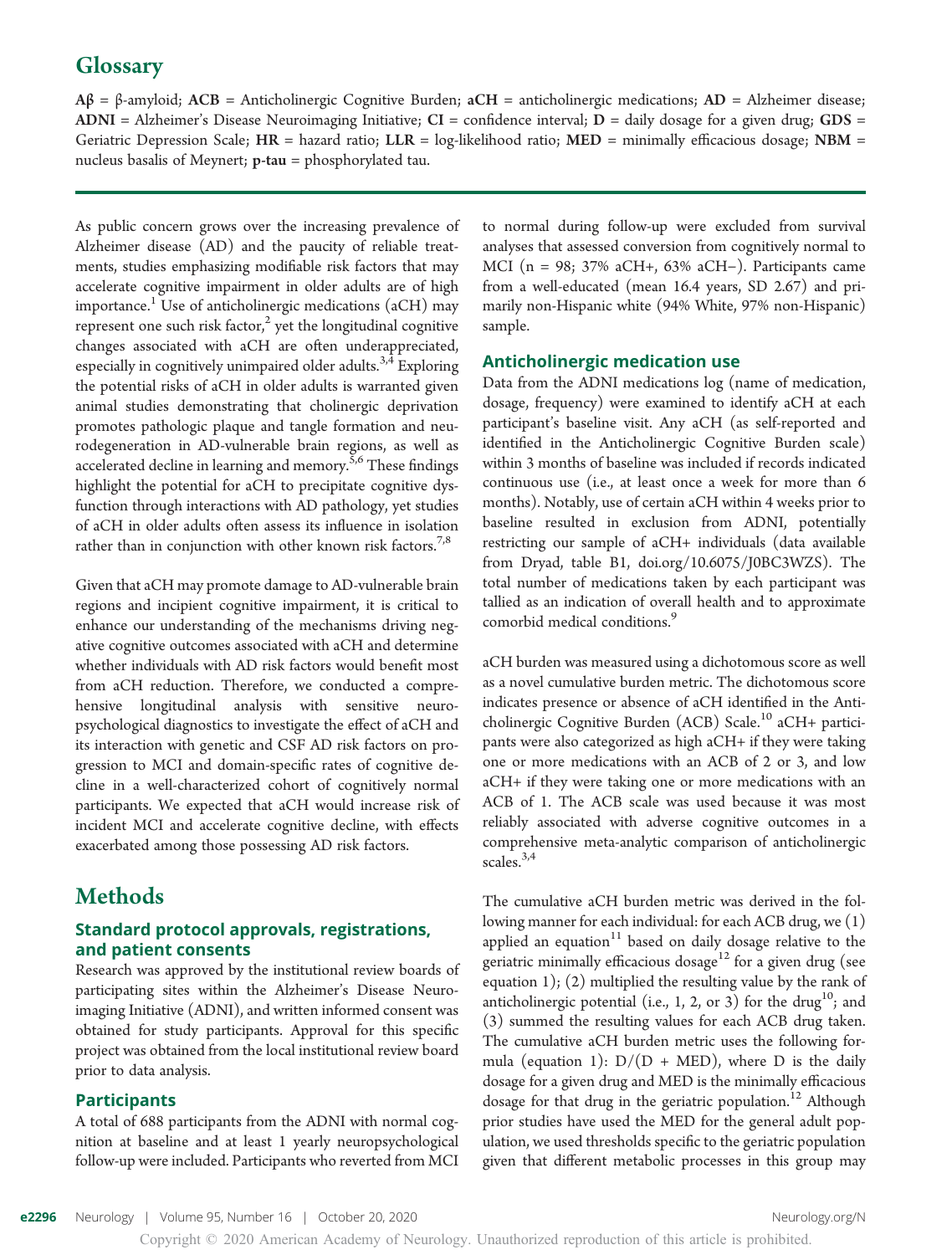necessitate lower doses. Table B2 (data available from Dryad, [doi.org/10.6075/J0BC3WZS\)](https://doi.org/10.6075/J0BC3WZS) provides an example of this calculation for an individual participant. As a reference, participants could receive a score of 2 if they (1) take 1 aCH with an ACB score of 2 at the MED, (2) take 2 aCH with an ACB score of 1 at the MED, or (3) take 1 aCH with an ACB score of 1 at twice the MED.

Individuals taking at least one aCH are referred to as aCH+ and individuals not taking any aCH are referred to as aCH−. For analyses assessing interactions between aCH and AD risk factors, the following nomenclature is used: (1) aCH–/ $\varepsilon$ 4– or aCH−/CSF<sup>−</sup> refers to aCH<sup>−</sup> individuals who are APOE noncarriers or CSF biomarker negative; (2) aCH-/ $\varepsilon$ 4+ or aCH−/CSF+ refers to aCH<sup>−</sup> individuals who are APOE carriers or CSF biomarker positive; (3) aCH+/ $\varepsilon$ 4– or aCH+/ CSF<sup>−</sup> refers to aCH+ individuals who are APOE noncarriers or CSF biomarker negative; and  $(4)$  aCH+/ $\varepsilon$ 4+ or aCH+/ CSF+ refers to aCH+ individuals who are APOE carriers or CSF biomarker positive.

# Clinical variables

Depressive symptoms were measured using the Geriatric Depression Scale (GDS). Notably, ADNI excludes any participants with a score greater than 5 on the GDS, limiting the influence of depressive symptoms in the current study. Vascular risk was indexed in 2 ways: (1) a continuous variable measuring pulse pressure, defined as systolic minus diastolic blood pressure, which reflects vascular risk and arterial stiffening<sup>13,14</sup>; and (2) a dichotomous variable indicating history of cardiovascular problems (e.g., hypertension, atrial fibrillation, coronary artery disease, stroke). APOE carrier status was defined by the presence of at least 1  $\varepsilon$ 4 allele ( $\varepsilon$ 4+). CSF AD pathology was assessed as the ratio of phosphorylated tau<sub>181</sub> and β-amyloid<sub>1–42</sub> (p-tau/Aβ), obtained using Roche ELECSYS assays and dichotomized with positivity  $(CSF+)$  defined as a ratio value >0.0251 pg/mL.<sup>15</sup>

#### Cognitive outcome

Incidence of MCI was determined using a well-validated actuarial neuropsychological approach.<sup>16–18</sup> Participants were diagnosed with MCI if they met the following criteria: (1) at least 2 scores within 1 cognitive domain that fell more than 1 SD below the age-, education-, and sex-corrected normative mean; (2) at least 1 score in each of 3 cognitive domains that fell more than 1 SD below the normative mean; or (3) a total score ≥6 on the Functional Activities Questionnaire. If none of these criteria were met, the participant was considered cognitively normal.

To assess the effect of aCH on domain-specific cognitive decline, data from neuropsychological tests comprising language, attention/executive function, and memory domains were examined: Rey Auditory Verbal Learning Test Delayed Recall and Recognition (memory); Boston Naming Test and Animal Fluency (language); and Trail-Making Test Parts A and B (attention/executive function). Scores from each

measure were converted to z scores based on age-, education-, and sex-adjusted regression coefficients derived from a normative control group within ADNI and averaged within domains to create domain-specific  $z$  scores. These 3 cognitive domains were assessed in order to comprehensively examine the effects of aCH on areas of cognition whose neural substrates are influenced by cholinergic innervation, as described in the discussion.

## Statistical analyses

 $\chi^2$  tests for independence and independent-sample t tests were conducted to compare aCH+ and aCH− group characteristics. Cox proportional hazard models examined the influence of aCH on risk of progression from cognitive normality to MCI or AD across 10 years while adjusting for age, sex, education, race, GDS, pulse pressure, cardiovascular history, and total number of medications. For all Cox models, Schoenfeld residuals were examined to test for the proportional hazards assumption. Linear mixed effects models analyzed longitudinal rate of change in domain z scores as a function of aCH over 3 years. The aforementioned variables and time were included as continuous covariates, and subject and intercept were modeled as random effects. Slope was also initially modeled as a random effect; if the model failed to converge, the maximum number of iterations was increased, and if convergence still failed, the random effect of slope was removed from the model. Time was centered to the baseline visit. Bonferroni correction was applied for the cognitive domain comparisons, resulting in an  $\alpha$  value of  $p < 0.05/3 < 0.02$ . For significant effects of aCH, secondary analyses tested for interactions with APOE and CSF biomarkers. Models assessing 3-way interactions controlled for main effects and all 2-way interactions. Sensitivity analyses tested these models only in the high aCH+ group, relative to the aCH− group, to assess for modulation of effects based on anticholinergic strength. Analyses and figures were completed using SPSS version 25 (SPSS, Inc., Chicago, IL) and R version 3.6.1 ([R](https://www.r-project.org/)[project.org/](https://www.r-project.org/)) including the following packages: survival, survminer, lme4, afex, dplyr, ggplot2, ipw. All tests were 2-tailed and significance was determined based on an α level of 0.05, unless otherwise indicated.

# Data availability

Data used in this article were obtained from the ADNI database [\(adni.loni.usc.edu\)](http://adni.loni.usc.edu). ADNI was launched in 2003 as a public–private partnership. The primary goal of ADNI has been to test whether serial MRI, PET, other biological markers, and clinical and neuropsychological assessment can be combined to measure the progression of MCI and early AD.

# Results

# aCH summary statistics

Of the 688 participants, 230 (33%) were aCH+, and 73 of the 230 aCH+ participants were high aCH+. An average of 4.7

[Neurology.org/N](http://neurology.org/n) Neurology | Volume 95, Number 16 | October 20, 2020 **e2297**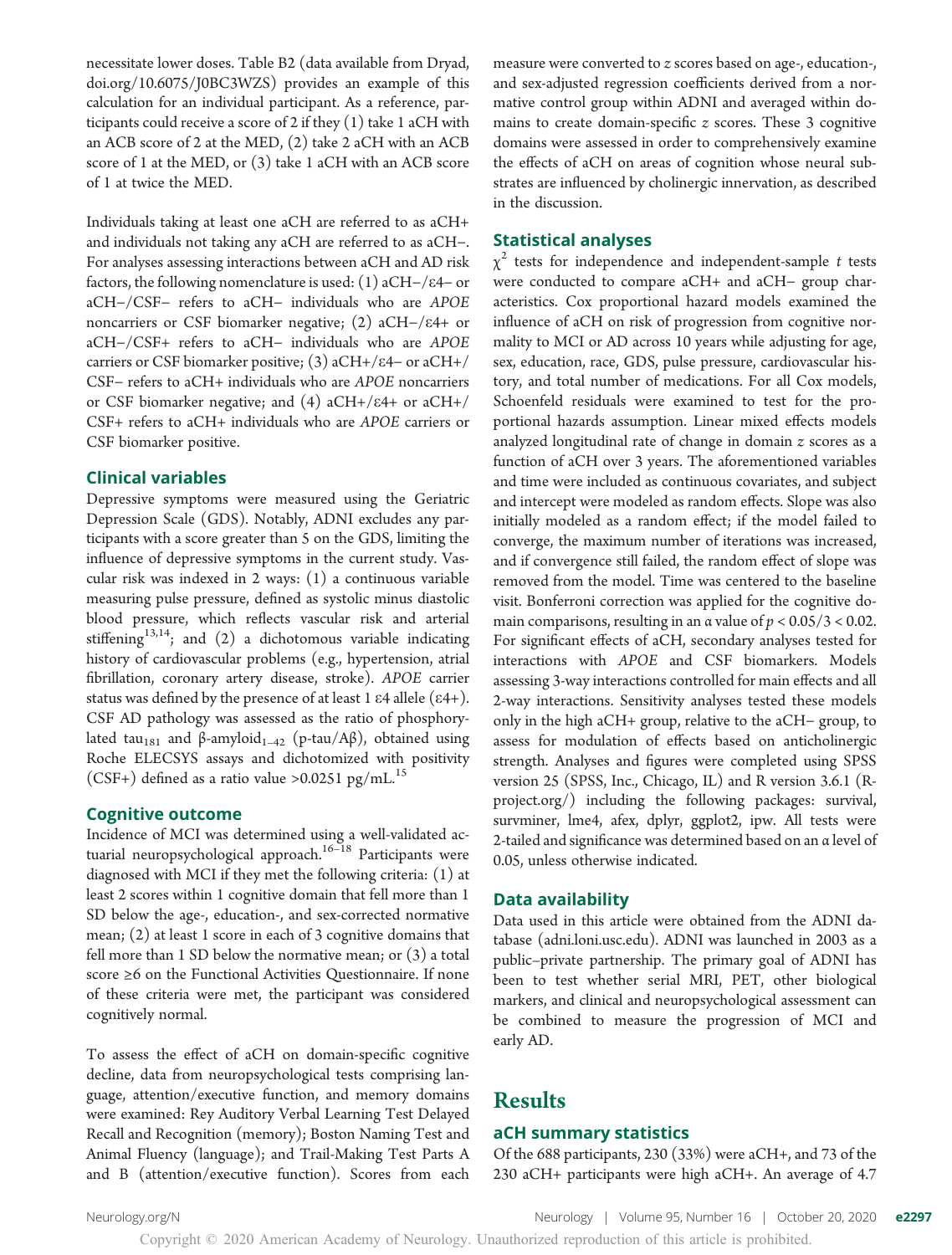aCH medications were taken per aCH+ individual. Metoprolol, atenolol, loratadine, and bupropion were the most common medications taken (see table B3 for a full list, data available from Dryad, [doi.org/10.6075/J0BC3WZS](https://doi.org/10.6075/J0BC3WZS)). The majority of medications were being taken at levels much higher than the MED for a geriatric population (57% of aCH medications were taken at dosages at least 2× higher than the MED, and 18% were taken at least  $4\times$  higher than the MED).

## Demographic and clinical characteristics

As seen in the table, there were no differences in demographic characteristics between the aCH+ and aCH− groups. There was also no difference in proportion of e4+ or p-tau/Aβ+ participants between groups. GDS scores, number of medications, and history of cardiac problems were higher in the aCH+ group, whereas pulse pressure did not differ. These 4 clinical variables were controlled for in all subsequent analyses to account for potential confounds of overall health and medical conditions for which aCH are commonly prescribed.

# Associations among aCH, AD risk factors, and progression to MCI

## aCH effect

Compared to aCH− participants, aCH+ participants demonstrated an increased risk of incident MCI over the 10-year period such that at least 1 aCH conferred nearly 1.5× increased risk (hazard ratio [HR] 1.47, 95% confidence interval [CI] 1.10–1.98,  $p = 0.01$ ). Examination of cumulative aCH burden scores in aCH+ participants showed that higher burden was associated with increased risk of incident MCI such that each point increase in the burden metric conferred nearly 1.5× increased risk (HR 1.46, 95% CI 1.11-1.91,  $p = 0.01$ ).

#### aCH by APOE interaction

Genetic risk interaction effects revealed an aCH by APOE interaction (log-likelihood ratio [LLR] 69.31,  $p < 0.001$ ), such that compared to the aCH−/e4− group, aCH+/e4+ participants had more than 2.5-fold risk of incident MCI (HR 2.69, 95% CI 1.78–4.07,  $p < 0.001$ ; figure 1A). Further comparisons indicated that the aCH+/e4− group (HR 1.57, 95% CI 1.07–2.30,  $p = 0.02$ ) and aCH–/ε4+ group (HR 2.10, 95% CI 1.48–2.99,  $p < 0.001$ ) also differed from the aCH-/ $\varepsilon$ 4– group.

### aCH by CSF interaction

CSF risk interaction effects revealed an aCH by CSF interaction (LLR 68.31,  $p$  < 0.001), such that compared to the aCH–/CSF– group, aCH+/CSF+ participants demonstrated nearly 5-fold increased risk of incident MCI (HR 4.89, 95% CI 2.86–8.36, p <sup>&</sup>lt; 0.001; figure 1B). Further comparisons indicated that the aCH+/CSF<sup>−</sup> group (HR 1.77, 95% CI 1.09–2.87, p = 0.03) and aCH−/CSF+ group (HR 2.98, 95% CI 1.93–4.59, p < 0.001) also differed from the aCH−/CSF− group.

#### High aCH

When considering only the high aCH+ group relative to the aCH− group, the effect of aCH on risk of incident MCI was retained (HR 2.11, 95% CI 1.36–3.28, p < 0.001) such that high aCH+ participants demonstrated greater than 2-fold increased risk. Interaction effects of the high aCH+ group with APOE status and CSF AD risk status were retained. Compared to the aCH−/e4− group, the high aCH+/e4+ group had greater than 3-fold increased risk of incident MCI (HR 3.35, 95% CI 1.84–6.12,  $p < 0.001$ ); compared to the aCH−/CSF− group, the high aCH+/CSF+ group had nearly 7-fold increased risk of incident MCI (HR 6.85, 95% CI 2.89–16.26,  $p < 0.001$ ).

Table Demographic and clinical differences between the anticholinergic group (aCH+) and nonanticholinergic group (aCH−)

|                                                   | aCH+, mean (SD) or % | aCH-, mean (SD) or % | <b>Test statistic</b>         |
|---------------------------------------------------|----------------------|----------------------|-------------------------------|
| Number (%)                                        | 230/688 (33)         | 458/688 (67)         |                               |
| Age, y                                            | 73.83 (6.98)         | 73.34 (6.74)         | $t = -0.90$                   |
| Male                                              | 53.0                 | 52.4                 | $\chi^2 = 0.03$               |
| <b>Education</b>                                  | 16.23 (2.60)         | 16.38 (2.74)         | $t = 0.68$                    |
| <b>GDS</b> score                                  | 1.35(1.42)           | 1.09(1.26)           | $t = -2.42^a$                 |
| <b>Pulse pressure</b>                             | 60.30 (14.45)        | 59.41 (14.84)        | $t = -0.75$                   |
| History of cardiovascular problems                | 78.8                 | 60.7                 | $\chi^2$ = 24.95 <sup>b</sup> |
| <b>Total medications</b>                          | 9.98(4.62)           | 7.07 (4.28)          | $t = -8.19^b$                 |
| APOE status $(\epsilon 4+)$                       | 34.8                 | 32.3                 | $x^2 = 0.42$                  |
| CSF AD positivity (phosphorylated tau/ß-amyloid+) | 29.1                 | 28.9                 | $\chi^2$ = 0.002              |
|                                                   |                      |                      |                               |

Abbreviations: AD = Alzheimer disease; GDS = Geriatric Depression Scale.<br><sup>a</sup>  $p < 0.05$ .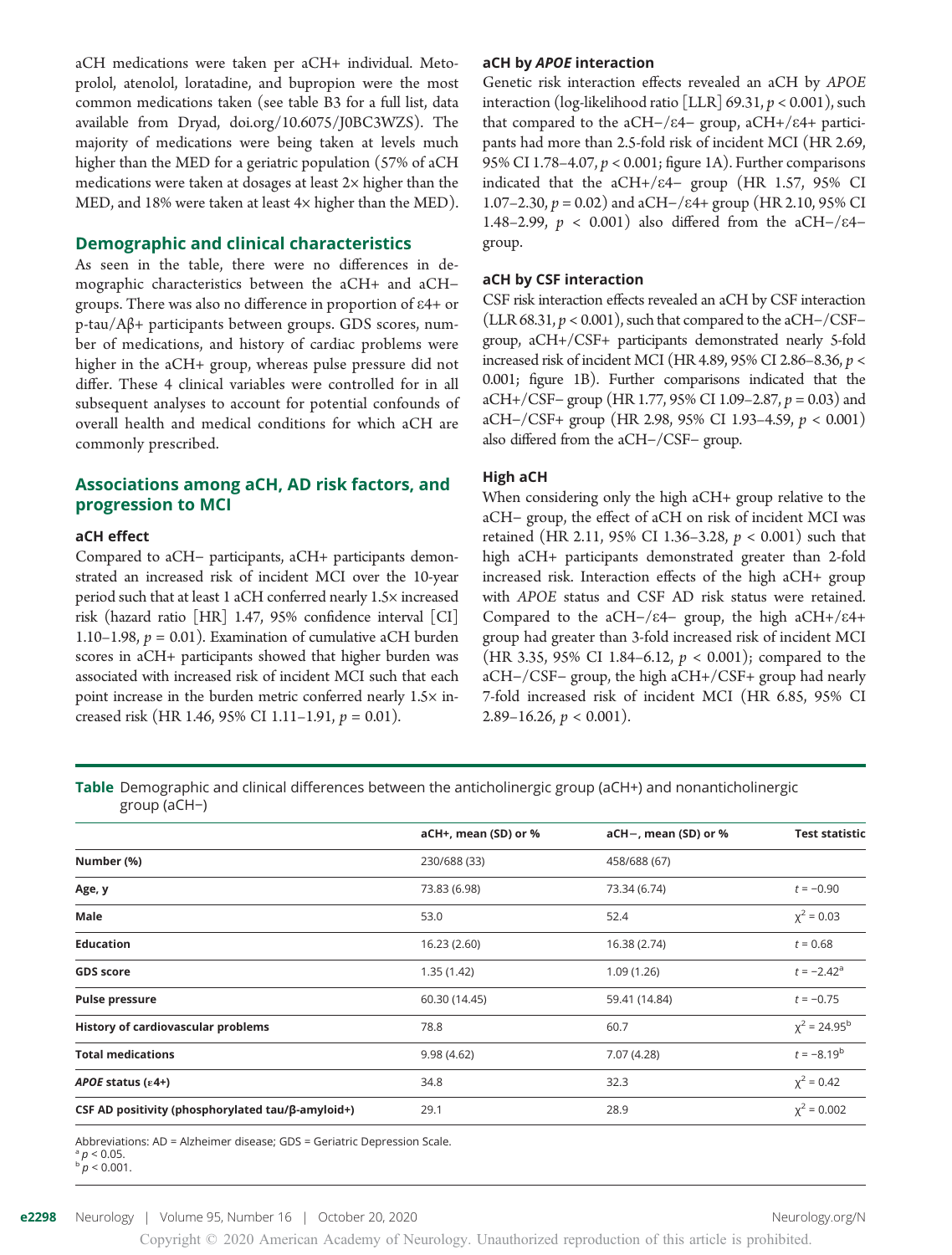Figure 1 Rates of progression to mild cognitive impairment (MCI)



Progression to MCI over 10 years as a function of anticholinergic (ACH) medication use and (A) APOE ε4 status (ε4- or ε4+) or (B) CSF Alzheimer disease [AD] pathology (β-amyloid [Aβ]/phosphorylated-tau [p-tau]− or Aβ/p-tau+).

# Associations among aCH, AD risk factors, and cognitive trajectories

#### Memory

#### aCH effect

Linear mixed effects models revealed no main effect of aCH (i.e., intercept at baseline visit;  $t = -0.82$ ,  $p = 0.41$ ). There was an interaction between aCH and visit, such that the aCH+ group exhibited a steeper slope of decline in memory performance than the aCH- group ( $t = -2.35$ ,  $p = 0.02$ ). There was no interaction between aCH burden and visit ( $t = -0.69$ ,  $p = 0.49$ ).

#### aCH by APOE interaction

There was no 2-way interaction for the difference in baseline memory score between aCH–/ $\varepsilon$ 4− and aCH+/ $\varepsilon$ 4+ groups (t  $= -1.25$ ,  $p = 0.22$ ). There was a 3-way interaction between aCH, APOE status, and visit ( $F = 15.89$ ,  $p < 0.001$ ), such that the  $aCH+/E4+$  group exhibited a steeper decline in memory relative to the aCH−/ $\varepsilon$ 4− group ( $t = -6.53$ ,  $p < 0.001$ ; figure 2A). Participants in the  $aCH+}/\epsilon 4+$  group also exhibited a steeper decline in memory relative to aCH+/ $\varepsilon$ 4− (t = −6.08, p  $<$  0.001) and aCH−/ε4+ groups (t = −4.38, p < 0.001).

#### aCH by CSF interaction

There was no 2-way interaction for the difference in baseline memory score between aCH−/CSF<sup>−</sup> and aCH+/CSF+ groups (t  $= -1.82$ ,  $p = 0.07$ ). There was a 3-way interaction between aCH, CSF AD positivity, and visit ( $F = 6.59$ ,  $p < 0.001$ ), such that the aCH+/CSF+ group exhibited a steeper decline in memory relative to the aCH−/CSF− group ( $t = -4.18$ ,  $p < 0.001$ ; figure 3A). Participants in the aCH+/CSF+ group also exhibited a steeper decline in memory relative to aCH+/CSF−  $(t = -3.26, p = 0.001)$ and aCH–/CSF+ groups  $(t = -2.86, p = 0.004)$ .

#### High aCH

The effect of aCH on memory decline was retained when considering only high aCH+ participants  $(t = -2.10, p = 0.04)$ , although this did not survive Bonferroni correction. aCH by APOE (F = 6.55,  $p < 0.001$ ) and aCH by CSF (F = 4.00,  $p =$ 0.008) interaction effects were retained when considering only high aCH+ participants.

# Language

#### aCH effect

Linear mixed effects models revealed no main effect of aCH  $(t =$  $-0.14$ ,  $p = 0.89$ ). There was an interaction between aCH and visit such that the aCH+ group exhibited a steeper slope of decline in language performance ( $t = -2.35$ ,  $p = 0.02$ ). There was no interaction between aCH burden and visit ( $t = 0.51$ ,  $p = 0.61$ ).

#### aCH by APOE interaction

There was no 2-way interaction for the difference in baseline language score between aCH–/ $\varepsilon$ 4− and aCH+/ $\varepsilon$ 4+ groups ( $t = -0.39$ ,  $p = 0.69$ ). There was a 3-way interaction between aCH, APOE status, and visit ( $F = 3.52$ ,  $p = 0.02$ ), such that the aCH+/ $\varepsilon$ 4+ group exhibited a steeper decline in language relative to the aCH-/ε4− group ( $t = -3.22$ ,  $p = 0.001$ ; figure 2B). Participants in the aCH+/ e4+ group also exhibited a steeper decline in language relative to aCH+/ $\epsilon$ 4− (t = -2.16, p = 0.03; this did not survive Bonferroni correction) and aCH–/ $\varepsilon$ 4+ groups ( $t = -2.54$ ,  $p = 0.01$ ).

#### aCH by CSF interaction

There was no 2-way interaction for the difference in baseline language score between aCH−/CSF− and aCH+/CSF+ groups  $(t = -0.15, p = 0.88)$ . There was a 3-way interaction between aCH, CSF AD positivity, and visit ( $F = 5.98$ ,  $p = 0.001$ ), such that the aCH+/CSF+ group exhibited a steeper decline in language

[Neurology.org/N](http://neurology.org/n) Neurology | Volume 95, Number 16 | October 20, 2020 **e2299** 

Copyright © 2020 American Academy of Neurology. Unauthorized reproduction of this article is prohibited.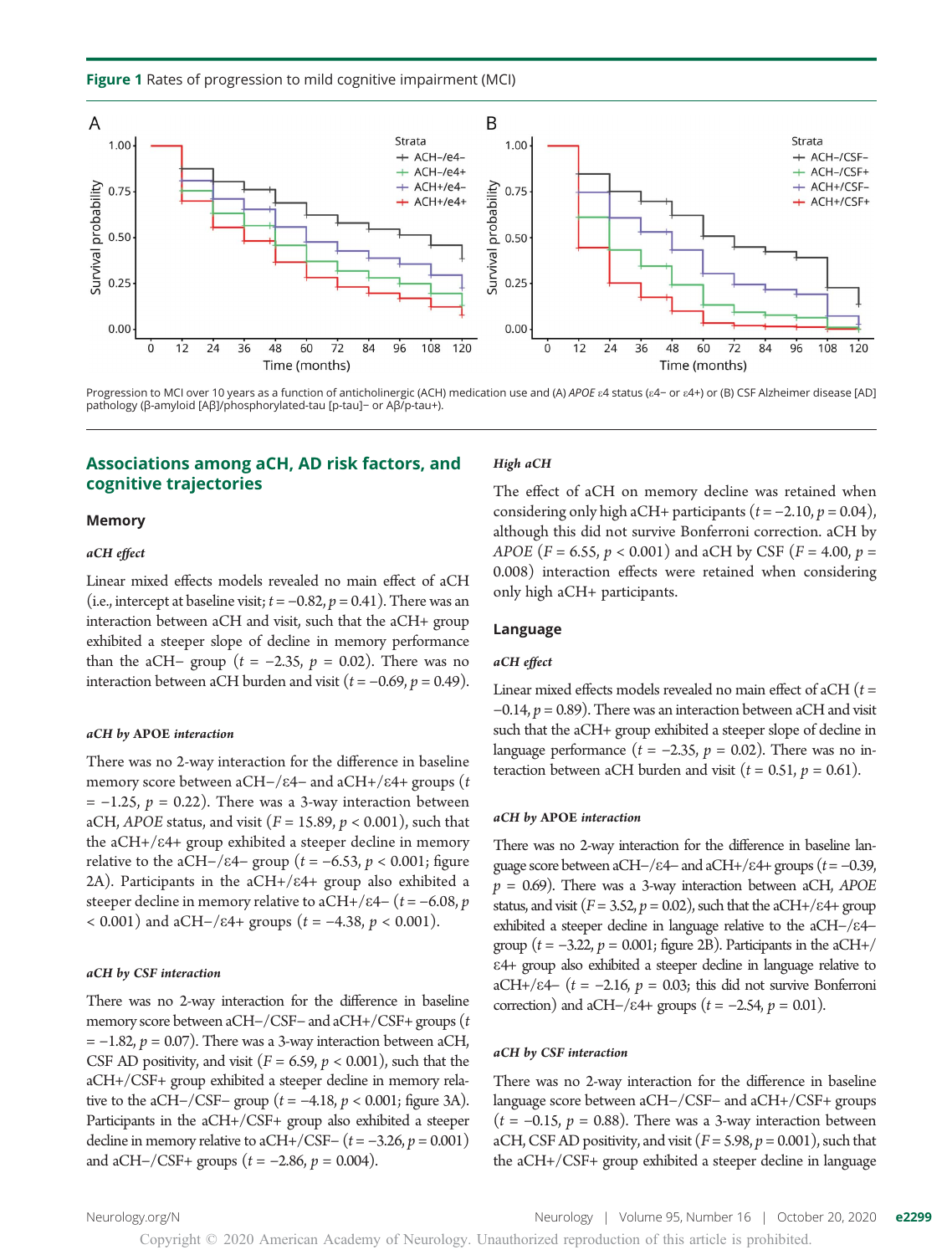Figure 2 Cognitive trajectories and APOE  $\epsilon$ 4 status



Rate of change in memory (A) and language (B) performance over 36 months as a function of anticholinergic (ACH) medication use and APOE &4 status (e4− or e4+).

relative to the aCH−/CSF− group ( $t = -3.37$ ,  $p = 0.001$ ; figure 3B). The aCH+/CSF+ group also exhibited a steeper decline in language relative to aCH+/CSF− ( $t = -3.82$ ,  $p < 0.001$ ) and aCH–/CSF+ groups  $(t = -2.82, p = 0.005)$ .

#### High aCH

The effect of aCH on language decline was not retained when considering only high aCH+ participants  $(t = -1.26$ ,  $p = 0.21$ ). The interaction effect for aCH by APOE was not retained when considering only high aCH+ participants ( $F = 1.23$ ,  $p = 0.30$ ). The interaction effect for aCH by CSF was retained when considering only high aCH+ participants ( $F = 3.28$ ,  $p = 0.02$ ).

#### Executive function

There was no main effect of aCH  $(t = 0.52, p = 0.61)$  or interaction between aCH and visit on executive function ( $t = -0.59$ ,



#### Additional sensitivity analyses

Several additional sensitivity analyses were conducted, the results of which can be found in appendices C–G (data available from Dryad, [doi.org/10.6075/J0BC3WZS](https://doi.org/10.6075/J0BC3WZS)). These analyses included, for both Cox proportional hazards and linear mixed effects models, exclusion of individuals who converted to MCI within 1 year (i.e., 1-year lagging) to control for potential poor recall of baseline medication use (see appendix C, [doi.org/10.6075/J0BC3WZS\)](https://doi.org/10.6075/J0BC3WZS), exclusion of individuals taking psychiatric medications at baseline (see appendix D, [doi.org/10.6075/J0BC3WZS\)](https://doi.org/10.6075/J0BC3WZS), additional adjustment for history of psychiatric difficulties (see appendix E, [doi.org/10.6075/J0BC3WZS\)](https://doi.org/10.6075/J0BC3WZS), and inverse probability of





Copyright © 2020 American Academy of Neurology. Unauthorized reproduction of this article is prohibited.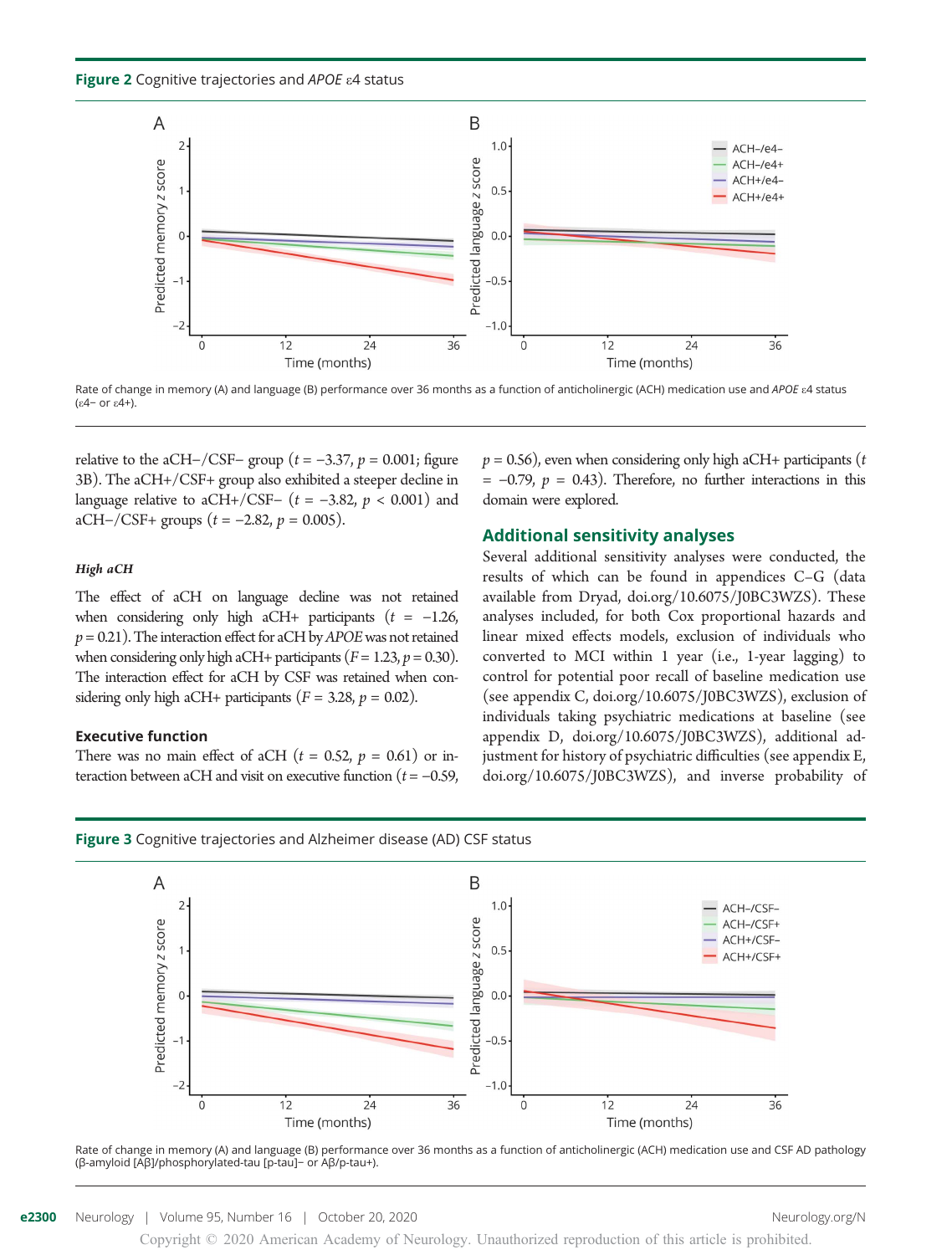treatment weighting for depressive symptoms and cardiovascular indications (see appendices F and G, [doi.org/10.](https://doi.org/10.6075/J0BC3WZS) [6075/J0BC3WZS](https://doi.org/10.6075/J0BC3WZS)).

# **Discussion**

Our findings of an association between use of aCH and subsequent progression to MCI over 10 years, accelerated memory and language decline, and exacerbation with increased AD biomarker risk among older adults who were initially cognitively normal extend prior studies that have primarily investigated cross-sectional associations between aCH and cognition or risk of progression to dementia.<sup>2,3,19</sup> Previous research has indicated adverse outcomes only with definite/strong or cumulative exposure to aCH, possibly due to use of insensitive cognitive diagnostic approaches<sup>18</sup> or samples collapsed across cognitively normal and impaired individuals.2,19–<sup>21</sup> The current study, in contrast, employed an actuarial diagnostic approach known to reduce falsepositive diagnoses and produce reliable groups of cognitively normal individuals and individuals with  $MCI<sub>1</sub><sup>17</sup>$  improving our ability to elucidate the link between aCH and cognitive outcomes.

Despite our liberal classification of aCH (i.e., fewer than 20% of the aCH taken in this sample would be classified as definite anticholinergics), employment of our novel cumulative aCH risk metric indicated that there is an effect of aCH burden on risk of progression to MCI, suggesting that cumulative exposure to medications of greater aCH potential or higher dosages confers increased risk. This effect of aCH potential is corroborated by secondary analyses indicating that effects were generally retained when considering only high aCH+ participants. Notably, the restricted sample size for the high aCH+ group resulted in greater variability around the estimate (i.e., a larger CI) likely due to fewer participants taking stronger aCH medications, resulting in reduced power and disproportionately low cell sizes for the high aCH+ groups stratified by biomarker status. Whether cumulative use of multiple weaker aCHs is tantamount to use of one strong aCH remains unknown. However, it is clear from our results that use of aCH in general has detrimental consequences on cognitive functioning in older adults.

Our findings also demonstrate that the association between aCH and progression to MCI was moderated by both APOE e4 genotype status and CSF AD pathology. Prior studies investigating interactions between APOE and aCH are mixed, with some studies suggesting a positive interaction<sup>22,23</sup> and others indicating decreased risk among  $\varepsilon$ 4 carriers.<sup>24</sup> To our knowledge, no studies have investigated the interaction between aCH and CSF biomarkers of AD pathology. Our results demonstrate an interaction between aCH and AD biomarkers that increase risk of incident MCI and accelerate decline in memory and language beyond either risk factor alone. The substantially greater cognitive risk of aCH in e4+ or p-tau/

Copyright © 2020 American Academy of Neurology. Unauthorized reproduction of this article is prohibited.

Aβ+ participants observed are in line with recent work identifying the basal forebrain, the primary region of acetylcholine production, as an early predilection site for plaque and tangle pathology<sup>25,26</sup> that induces neuronal loss and impairs cholinergic transmission.<sup>27,28</sup> Because  $\varepsilon$ 4+ and p-tau/A $\beta$ + individuals are more susceptible to these pathologic changes, their use of aCH may cause a double hit on acetylcholine such that there is (1) loss of central cholinergic neurons in the basal forebrain due to AD-related pathology, compounded by (2) the acetylcholine-depleting effects of aCH. These independent risks may act synergistically to further reduce cholinergic transmission relative to either risk factor alone, consequently accelerating cognitive decline.

Assessment of domain-specific rates of cognitive decline indicates robust associations between aCH, AD pathologic risk factors, and trajectories of memory decline and language. At least one previous study corroborates our findings of associations between aCH and memory performance; this previous study, however, also found associations with executive function, which were not observed in our study. $^{29}$  The observed domainspecific influence of aCH, and discrepancies with previous results, might be explained by differential susceptibility of specific basal forebrain nuclei and receptor subtypes to AD pathology.

The septal nucleus and ventral dorsal band of the basal forebrain provide cholinergic input to the hippocampus and associated medial temporal structures, $30,31$  regions strongly associated with memory function. Although imaging studies with MCI and AD groups have observed basal forebrain atrophy predominately within the nucleus basalis of Meynert  $(\overline{\text{NBM}})_i^{32,33}$  a recent study demonstrated enlargement of the septal nucleus in cognitively healthy older adults who later progressed to MCI and  $AD<sub>1</sub><sup>34</sup>$  possibly indicating an early pathologic hypertrophy of this region.<sup>35</sup> Thus, early pathologic changes in the septal subregion of the basal forebrain may partially explain, via the proposed 2-hit model, the predominant memory decline associated with compounded aCH and AD pathologic risk in our cognitively normal sample. Furthermore, nicotinic acetylcholine receptor subtypes that mediate several functions involved in long-term potentiation are primarily expressed within the hippocampus and are affected by amyloid pathology, providing another mechanism through which memory may be the most susceptible cognitive domain to adverse consequences of aCH.<sup>30</sup>

The accelerated rate of decline observed for language, although less robust than memory, was a notable effect that has not been examined in other studies. The NBM, the primary location of acetylcholine production with 90% of its cells identified as cholinergic,<sup>30,52,33</sup> can be subdivided into several anatomically and functionally distinct sections with differentially preferred targets for innervation. Convergent findings from several studies using high-resolution imaging have identified the posterior NBM as the subdivision that first exhibits significant atrophy in individuals with MCI.<sup>32</sup> The posterior NBM projects primarily to the superior temporal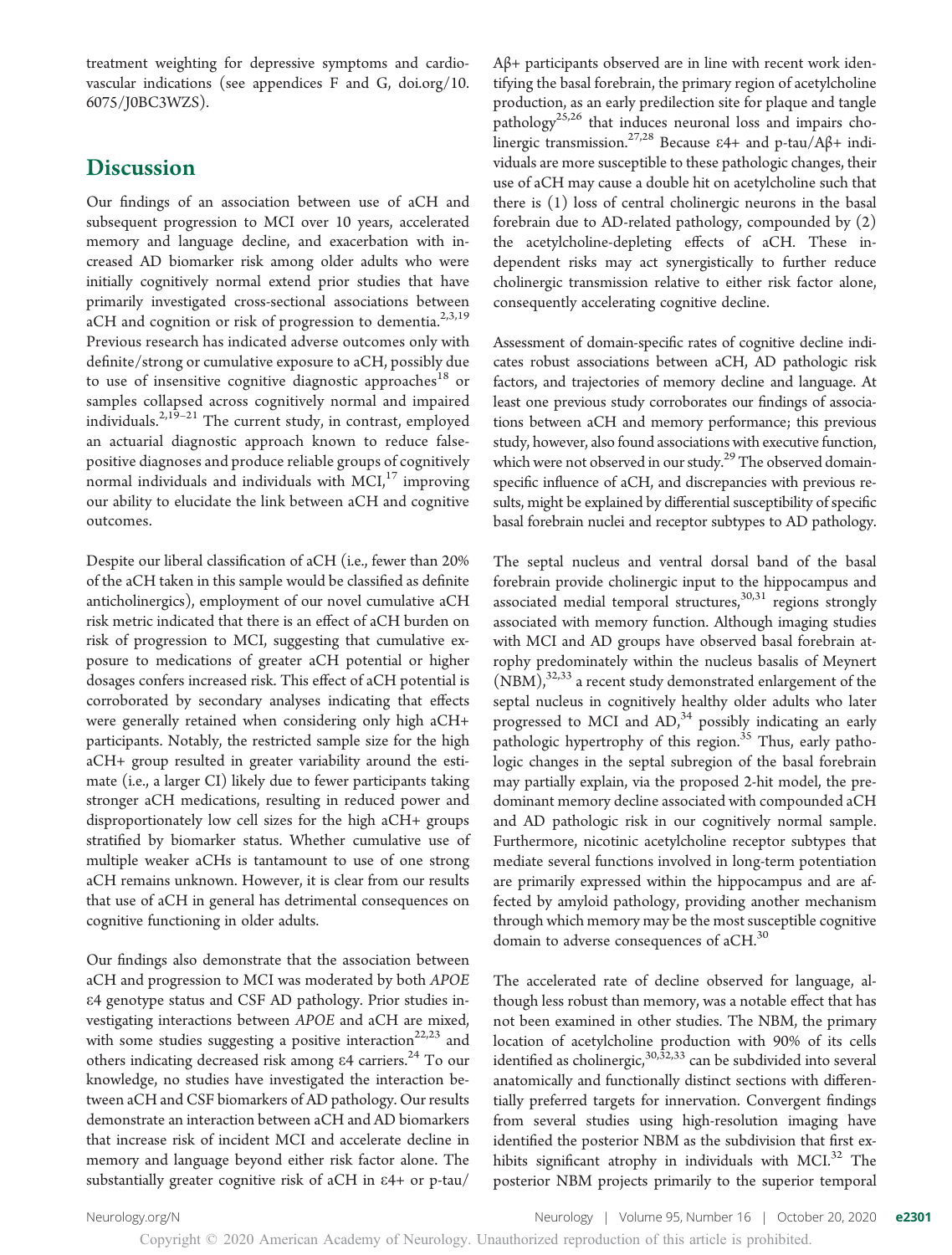gyrus and adjacent cortical regions $31$  that are associated with language function.<sup>36,37</sup>

Although AD pathology targets the septal nucleus in the preclinical period and the NBM in MCI, there is relative sparing of other basal forebrain nuclei that have prefrontal cortex projections until later stages of the disease.<sup>31</sup> This may explain why we did not observe effects in the executive function domain. Furthermore, it has been proposed that executive function deficits do not develop until later in the canonical sequence of cognitive changes in AD.<sup>38,39</sup>

Our study has a number of strengths. First, we examined the consequences of aCH in a well-characterized sample of cognitively normal older adults using sensitive and reliable actuarial neuropsychological diagnostics that improve identification of MCI. Second, this is the first study to our knowledge to investigate the association between aCH and longitudinal decline across multiple neuropsychological domains in cognitively normal older adults. Our findings suggest that reduction of aCH prior to the onset of overt cognitive problems may represent a critical period for intervention before these medications lead to lasting alterations in important cholinergic networks. Although deprescribing among all older adults may prove beneficial, the synergistic effect observed between aCH and AD pathologic risk suggests that reducing aCH burden during the preclinical stages of AD may be especially warranted given that this group is particularly vulnerable. Third, all analyses controlled for comorbidities frequently associated with aCH (i.e., depressive symptoms, cardiovascular risk) and total medications to reduce potential confounding effects of conditions for which aCH are commonly prescribed.

Our findings are limited by the relative health of ADNI participants compared to the general population and the exclusion of particular medications from ADNI. For example, only one-third of participants were taking aCH medications, with even fewer in the high aCH+ group, whereas other studies report exposure in up to 70% of primary care older adult populations.19,40 Thus our ability to investigate the effects of various aCH properties, such as number of medications, strength of anticholinergic effects, and dosages, was somewhat limited. Nonetheless, we found that our novel aCH burden metric was associated with increased risk of incident MCI among aCH+ individuals, indicating an effect of cumulative aCH burden beyond use of any single aCH. Importantly, despite the robust use of covariates in our models and retained effects for only high aCH+ participants, confounding effects of health indications that vary with time (e.g., cardiovascular health, depressive symptoms) may contribute to cognitive change and therefore continue to present a challenge when differentiating comorbidity effects from aCH effects. We have attempted to address these health confounds, as well as the possibility of reverse causality with psychiatric difficulties preceding cognitive impairment, through several sensitivity analyses available in appendices C–G (data available from

Dryad, [doi.org/10.6075/J0BC3WZS\)](https://doi.org/10.6075/J0BC3WZS), for which statistical significance was largely retained. Furthermore, although competing risk of mortality should be considered, it should be noted that there were no statistically significant group differences in study withdrawal due to death. The findings are also limited by the inability to account for complete prescribing data including participants' aCH use prior to the study period and changes in medications at follow-up time points. Moreover, the relatively small sample size, particularly when categorizing participants into aCH and biomarker groups, may have resulted in wide CIs and imprecise estimates. Furthermore, there is a potential for selection bias due to unobserved group differences. Finally, it is important to acknowledge the homogeneity of the sample in terms of educational, ethnic, and racial diversity. The current findings may not generalize to the entire population and we encourage continued research in this area within more representative samples.

Our results demonstrate that use of aCH in cognitively normal, highly educated, and healthy older adults is associated with increased risk of progression to MCI and accelerated cognitive decline, which are exacerbated in the presence of AD biomarkers. Future studies investigating brain-based structural and functional changes associated with aCH and AD risk factors are warranted to further elucidate the mechanisms driving these consequences of aCH. Findings of this study underscore the potential for negative consequences of aCH in older adults and support deprescribing trials, especially for individuals with elevated risk for AD.

#### Acknowledgment

The authors thank the participants of the Alzheimer's Disease Neuroimaging Initiative for providing data for this study as well as the individuals who work to make these data available for public use.

## Study funding

This work was supported by NSF fellowship DGE-1650112 (A.J.W.), NIH grants R01 AG049810 (M.W.B.), K24 AG026431 (M.W.B.), P30 AG062429 (J.B.B, D.R.G, D.P.S.), and NIA R01AG061452 (N.L.C.). Data collection and sharing for this project was funded by the Alzheimer's Disease Neuroimaging Initiative (ADNI) (NIH grant U01 AG024904) and Department of Defense ADNI (Department of Defense award number W81XWH-12-2-0012). ADNI is funded by the National Institute on Aging, the National Institute of Biomedical Imaging and Bioengineering, and the following: AbbVie, Alzheimer's Association, Alzheimer's Drug Discovery Foundation, Araclon Biotech, BioClinica, Inc., Biogen, Bristol-Myers Squibb Company, CereSpir, Inc., Cogstate, Eisai Inc., Elan Pharmaceuticals, Inc., Eli Lilly and Company, EuroImmun, F. Hoffmann-La Roche Ltd. and its affiliated company Genentech, Inc., Fujirebio, GE Healthcare, IXICO Ltd., Janssen Alzheimer Immunotherapy Research & Development, LLC, Johnson & Johnson Pharmaceutical Research

e2302 Neurology | Volume 95, Number 16 | October 20, 2020 [Neurology.org/N](http://neurology.org/n) Neurology.org/N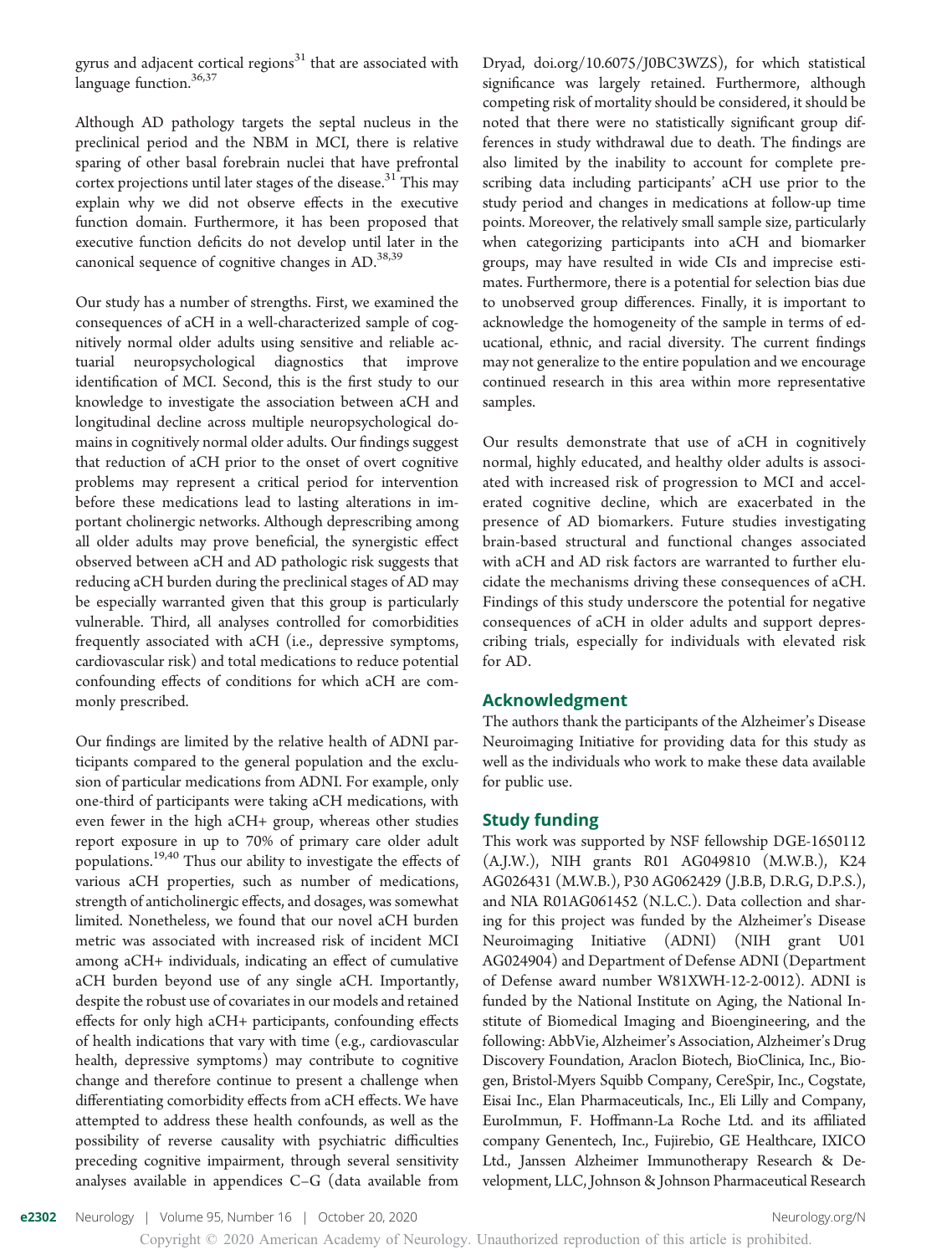& Development LLC, Lumosity, Lundbeck, Merck & Co., Inc., Meso Scale Diagnostics, LLC, NeuroRx Research, Neurotrack Technologies, Novartis Pharmaceuticals Corporation, Pfizer Inc., Piramal Imaging, Servier, Takeda Pharmaceutical Company, and Transition Therapeutics. The Canadian Institutes of Health Research is providing funds to support ADNI clinical sites in Canada. Private sector contributions are facilitated by the Foundation for the NIH ([fnih.org\)](http://www.fnih.org). The grantee organization is the Northern California Institute for Research and Education and the study is coordinated by the Alzheimer's Therapeutic Research Institute at the University of Southern California. ADNI data are disseminated by the Laboratory for NeuroImaging at the University of Southern California.

## **Disclosure**

A.J. Weigand reports no disclosures relevant to the manuscript. M.W. Bondi receives royalties from Oxford University Press and serves as a consultant for Eisai, Novartis, and Roche Pharmaceutical. K.R. Thomas reports no disclosures. N.L. Campbell participated in a data safety monitoring board for NIA award R01AG067631 and serves as a consultant to Astellas Pharma, US. D.R. Galasko serves as a paid consultant for vTv Pharmaceuticals, Inc., serves on data safety monitoring boards for Cognition Therapeutics, Inc., and Proclara, Inc., and serves as paid Editor-in-Chief for Alzheimer's Research & Therapy, and receives clinical trial funding from Biogen, Eli Lilly, and Genentech. D.P. Salmon reports personal consulting fees from Takeda Pharmaceuticals, Inc., and Aptinyx, Inc. outside the submitted work. D. Sewell reports other from Medical Advisory Board and ActivCare Living–Residential Memory Care, Inc. and grants from Higi SH LLC, DHHS/HRSA Geriatric Workforce Enhancement Program Award, and DHHS/HRSA Geriatric Workforce Enhancement Program Award, outside the submitted work. J.B. Brewer reports nonfinancial support from CorTechs Laboratories, Inc., and nonfinancial support from Human Longevity, Inc., outside the submitted work. The terms of these arrangements have been reviewed by and approved by UCSD in accordance with its conflict of interest policies. H.H. Feldman reports grants from National Institutes of Aging including Alzheimer Disease Cooperative Study U19AG10483-26, DIAN Network 2UF1AG032438-07, CIHR 287674, Biohaven Pharmaceuticals, and Toyama Pharmaceuticals, and development grant funding from Probiodrug, during the conduct of the study; service agreements with Eisai Pharmaceuticals, Genentech/Roche Pharmaceuticals, Banner Health Institute, Samus Therapeutics, Axon Neurosciences, Samumed, Merck Pharmaceuticals, Tau RX, and Arkuda Therapeutics; speaker fees from World Events Forum, Medscape, Optum, and San Diego Academy of Family Physicians; and travel expenses from Axon Neurosciences, Alion Pharmaceuticals, and Probiodrug. L. Delano-Wood reports no disclosures relevant to the manuscript. Go to [Neurology.org/N](https://n.neurology.org/lookup/doi/10.1212/WNL.0000000000010643) for full disclosures.

# Publication history

Received by Neurology August 16, 2019. Accepted in final form May 18, 2020.

#### **Appendix Authors**

| Name                                  | Location                                                             | Contribution                                                                                                                                  |
|---------------------------------------|----------------------------------------------------------------------|-----------------------------------------------------------------------------------------------------------------------------------------------|
| Alexandra J.<br>Weigand,<br>ΒA        | San Diego State<br>University/University of<br>California, San Diego | Design and conceptualization<br>of study design, data analysis,<br>data interpretation, drafting<br>of manuscript for intellectual<br>content |
| Mark W.<br>Bondi, PhD                 | University of California,<br>San Diego                               | Design and conceptualization<br>of study design, data<br>interpretation, revision of<br>manuscript for intellectual<br>content                |
| Kelsey R.<br>Thomas,<br>PhD           | University of California,<br>San Diego                               | Data analysis, data<br>interpretation, revision of<br>manuscript for intellectual<br>content                                                  |
| Noll L.<br>Campbell,<br>PharmD,<br>мs | Indiana University                                                   | Data interpretation, revision<br>of manuscript for intellectual<br>content                                                                    |
| Douglas R.<br>Galasko,<br>МD          | University of California,<br>San Diego                               | Data interpretation, revision<br>of manuscript for intellectual<br>content                                                                    |
| David P.<br>Salmon,<br>PhD            | University of California,<br>San Diego                               | Data interpretation, revision<br>of manuscript for intellectual<br>content                                                                    |
| Daniel<br>Sewell, MD                  | University of California,<br>San Diego                               | Data interpretation, revision<br>of manuscript for intellectual<br>content                                                                    |
| James B.<br>Brewer,<br>MD, PhD        | University of California,<br>San Diego                               | Data interpretation, revision<br>of manuscript for intellectual<br>content                                                                    |
| Howard H.<br>Feldman,<br>МD           | University of California,<br>San Diego                               | Data interpretation, revision<br>of manuscript for intellectual<br>content                                                                    |
| Lisa Delano-<br>Wood, PhD             | University of California,<br>San Diego                               | Design and conceptualization<br>of study design, data<br>interpretation, revision of<br>manuscript for intellectual<br>content                |

#### References

- 1. World Health Organization. Global Action Plan on the Public Health Response to Dementia 2017–2025. Available at: [who.int/mental\\_health/neurology/dementia/](http://www.who.int/mental_health/neurology/dementia/action_plan_2017_2025/en/) [action\\_plan\\_2017\\_2025/en/](http://www.who.int/mental_health/neurology/dementia/action_plan_2017_2025/en/). Accessed March 14, 2018.
- 2. Richardson  $\overline{K}$ ,  $\overline{Fox}$ C, Maidment I, et al. Anticholinergic drugs and risk of dementia: a case-control study. BMJ 2018;361:k1315.
- 3. Gray SL, Hanlon JT. Anticholinergic medication use and dementia: latest evidence and clinical implications. Ther Adv Drug Safe 2016;7:217–224.
- 4. Salahudeen MS, Duffull SB, Nishtala PS. Anticholinergic burden quantified by anticholinergic risk scales and adverse outcomes in older people: a systematic review. BMC Geriatr 2015;15:31.
- 5. Ramos-Rodriguez JJ, Pacheco-Herrero M, Thyssen D, et al. Rapid β-Amyloid deposition and cognitive impairment after cholinergic denervation in APP/PS1 mice. J Neuropathol Exp Neurol 2013;72:272–285.
- Yoshiyama Y, Kojima A, Itoh K, et al. Does anticholinergic activity affect neuropathology? Implication of neuroinflammation in Alzheimer's disease. Neurodegener Dis 2015;15:140–148.
- 7. Cai X, Campbell N, Khan B, Callahan C, Boustani M. Chronic anticholinergic use and the aging brain. Alzheimers Dement 2013;9:377–385.
- 8. Han L, Agostini JV, Allore HG. Cumulative anticholinergic exposure is associated with poor memory and executive function in older men. J Am Geriatr Soc 2008;56: 2203–2210.
- 9. Perkins AJ, Kroenke K, Unutzer J, et al. Common comorbidity scales were similar in their ability to predict health care costs and mortality. J Clin Epidemiol 2004;57: 1040–1048.